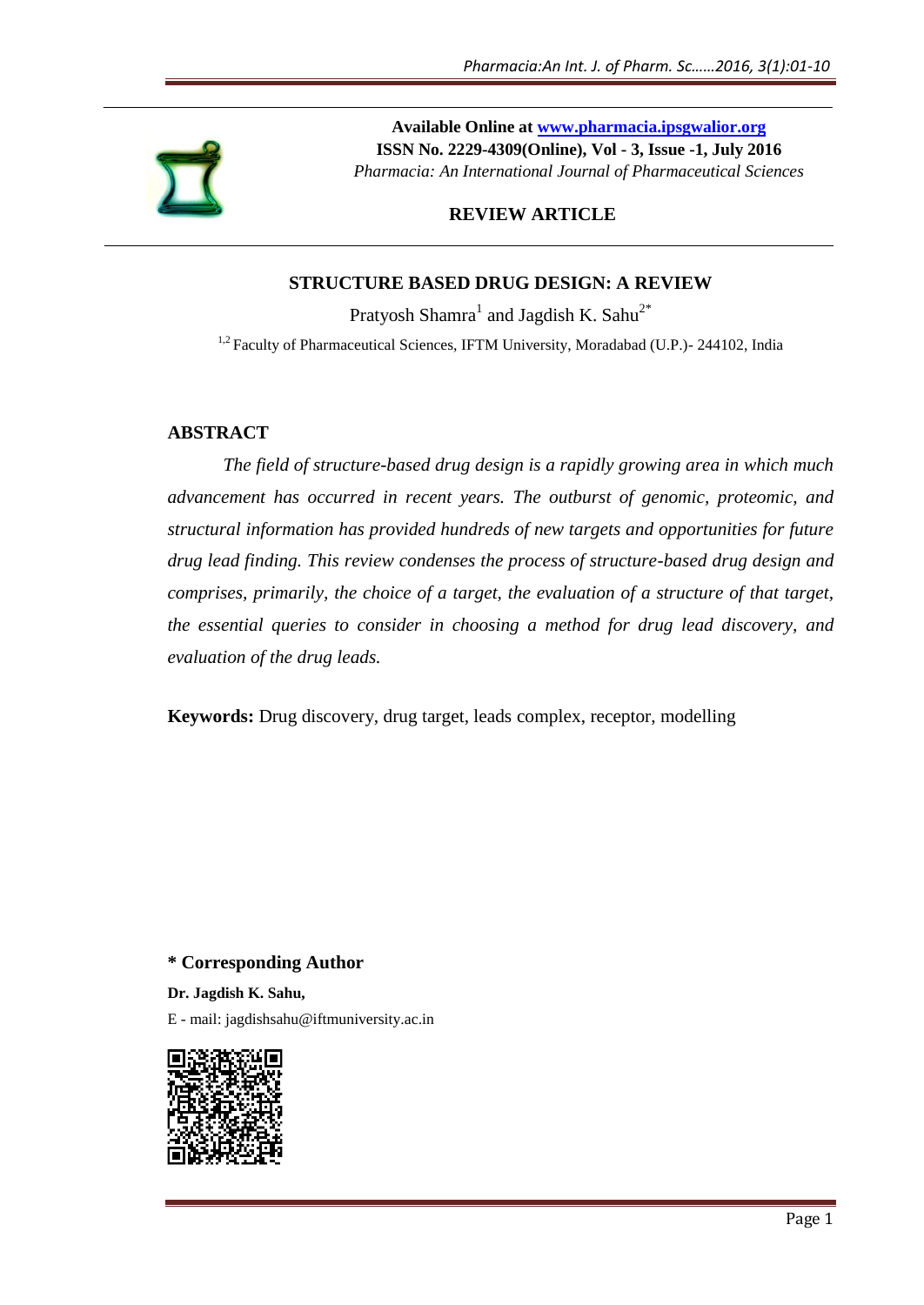#### **Introduction**

During the early 1980s, the ability to rationally design drugs using protein structures was an unrealized goal for many structural biologists. The first projects were underway in the mid-80s, and by the early 1990s the first success stories were published. $1,2,3$  Today, even though there is still quite a bit of finetuning necessary to perfect the process, structure-based drug design is an integral part of most industrial drug discovery programs  $4$  and is the major subject of research for many academic laboratories.

The completion of the human genome project, the start of both the proteomics and structural genomics revolutions, and developments in information technology are fuelling an even greater opportunity for structure-based drug design to be part of the success story in the discovery of new drug leads. Excellent drug targets are identified at an increased pace using developments in bioinformatics. The genes for these targets can be cloned quickly, and the protein expressed and purified to homogeneity. Advances in highthroughput crystallography, such as automation at all stages, more intense synchrotron radiation, and new developments in phase determination, have shortened the timeline for

determining structures. Structure determination using nuclear magnetic resonance (NMR) has also seen a number of advances in the past years, including magnet and probe improvements, automated assignment 5,6,7, and new experimental methods to determine larger structures<sup>8</sup>, Faster computers and the availability of relatively inexpensive clusters of computers have increased the speed at which drug leads can be identified and evaluated *in silico*.

Structure-based drug design is most powerful when it is a part of an entire drug lead discovery process. A review by J. Antel<sup>9</sup> states that the combination of combinatorial chemistry and structure-based design can lead to the parallel synthesis of focused compound libraries. It is also important to consider that structure-based drug design directs the discovery of a drug lead, which is not a drug product but, specifically, a compound with at least micromolar affinity for a target  $11$ . The time devoted to the structure-based drug design process, as outlined in this review, may represent only a fraction of the total time toward developing a marketable drug product. Many years of research may be necessary to convert a drug lead into a drug that will be both effective and tolerated by the human body. Additional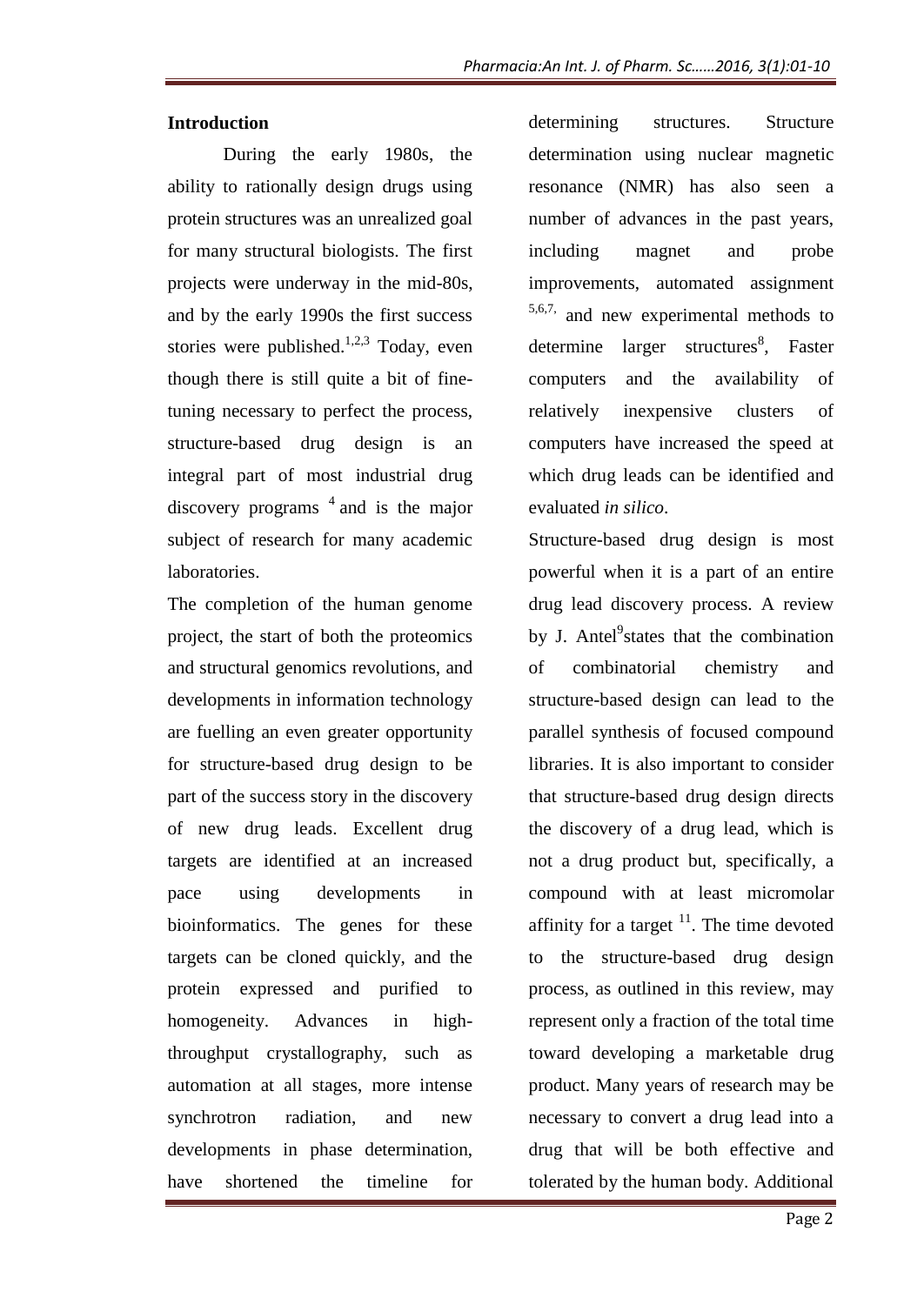years of research and development will bring the drug through clinical trials to finally reach the market.

This review is intended to provide an overview of the process of structurebased drug design from the selection of a target to the generation and evaluation of lead compounds. An in-depth discussion or evaluation of the computational methods involved in drug discovery will not be provided here, since that subject has been covered in reviews elsewhere  $^{12,13,14,15,16}$ .

#### **Overview of the Process**

The process of structure-based drug design is an iterative one [\(Figure 1\)](http://www.cell.com/cms/attachment/564488/4086244/gr1.gif) and often proceeds through multiple cycles before an optimized lead goes into phase I clinical trials. The first cycle includes the cloning, purification and structure determination of the target protein or nucleic acid by one of three principal methods: X-ray crystallography, NMR, or homology modeling. Using computer algorithms, compounds or fragments of compounds from a database are positioned into a selected region of the structure. These compounds are scored and ranked based on their steric and electrostatic interactions with the target site, and the best compounds are tested with biochemical assays. In the second cycle, structure determination of the target in complex with a promising lead

from the first cycle, one with at least micromolar inhibition *in vitro*, reveals sites on the compound that can be optimized to increase potency. Additional cycles include synthesis of the optimized lead, structure determination of the new target:lead complex, and further optimization of the lead compound. After several cycles of the drug design process, the optimized compounds usually show marked improvement in binding and, often, specificity for the target.

## **Choice of a Drug Target**

The choice of a drug target is primarily made on a biological and biochemical basis. The ideal target macromolecule for structure-based drug design is one that is closely linked to human disease and binds a small molecule in order to carry out a function. The target molecule usually has a well-defined binding pocket. Other designed small molecules can compete, at a required level of potency, with the natural small molecule in order to modulate the function of the target. Many good drug targets are proteins; however, drug design against RNA targets with well-defined secondary structure, like the bacterial ribosome and portions of the HIV genome, has also been effective. Recent reviews highlight some of the RNA structure-based projects underway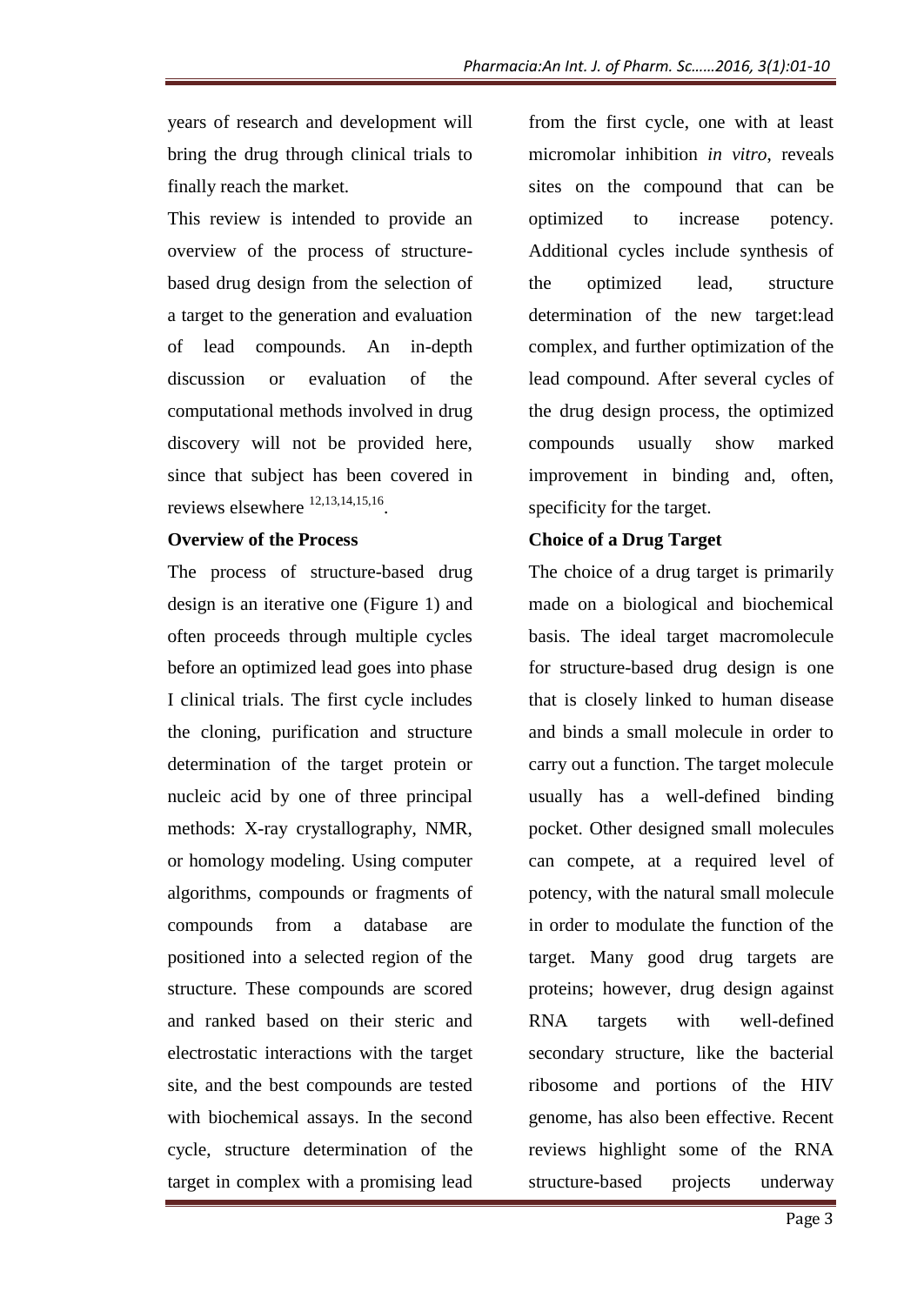18,19,In diseases caused by the malfunction of human proteins, small molecule drugs against G protein coupled receptors (GPCRs) represent at least 25% of the currently marketed

drugs <sup>20</sup>. Small molecules that modulate the function of ion channels, proteases, kinases, and nuclear hormone receptors make up another 22% of the market.



**Figure 1**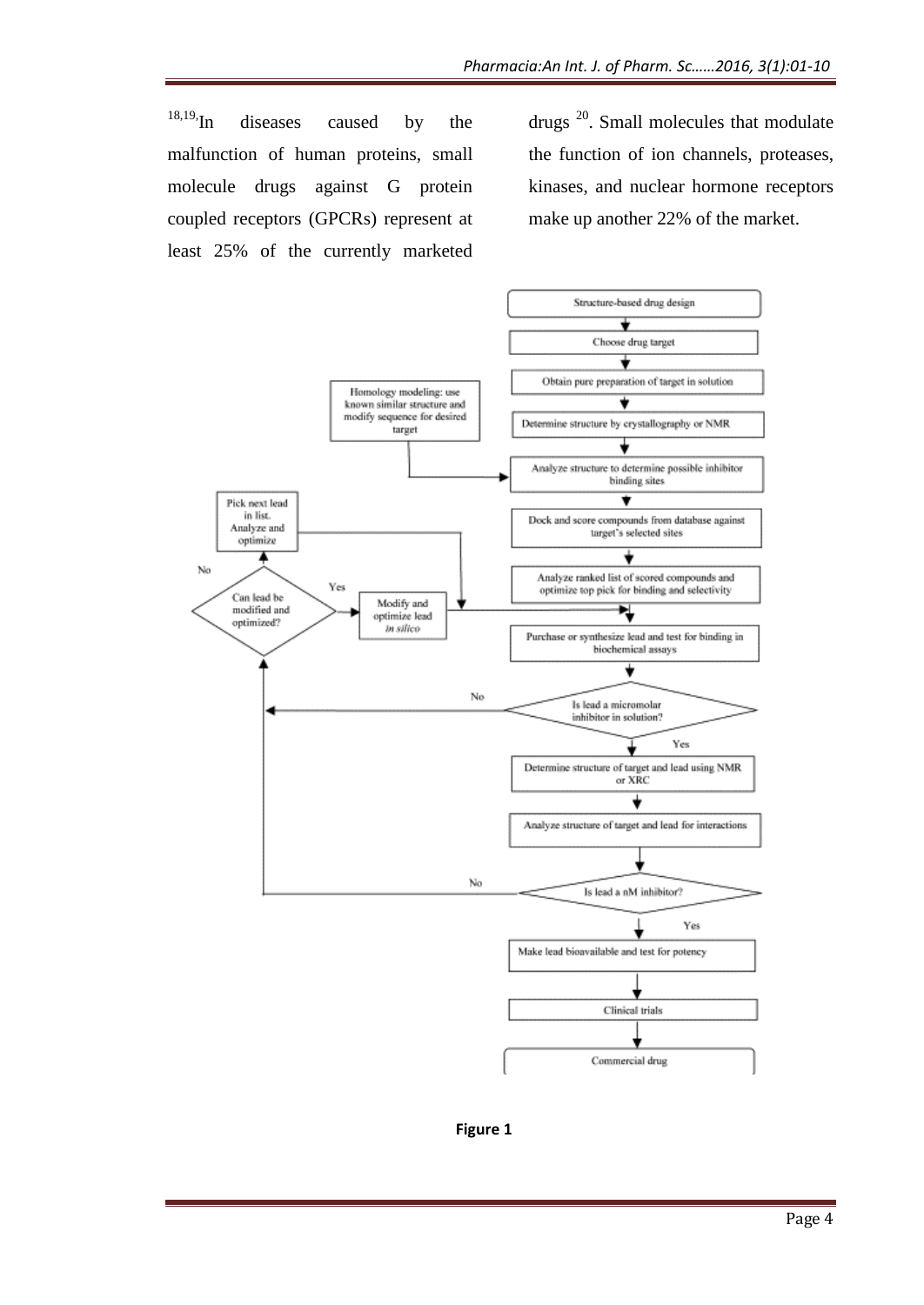### **Choice of a Drug Target**

The choice of a drug target is primarily made on a biological and biochemical basis. The ideal target macromolecule for structure-based drug design is one that is closely linked to human disease and binds a small molecule in order to carry out a function. The target molecule usually has a well-defined binding pocket. Other designed small molecules can compete, at a required level of potency, with the natural small molecule in order to modulate the function of the target. Many good drug targets are proteins; however, drug design against RNA targets with well-defined secondary structure, like the bacterial ribosome and portions of the HIV genome, has also been effective. Recent reviews highlight some of the RNA structure-based projects underway  $18,19$ . In diseases caused by the malfunction of human proteins, small molecule drugs against G protein coupled receptors (GPCRs) represent at least 25% of the currently marketed drugs<sup>20</sup>. Small molecules that modulate the function of ion channels, proteases, kinases, and nuclear hormone receptors make up another 22% of the market.

The goal in developing drugs against the targets listed above is often to modulate the function of the human protein; the goal in developing drugs against

pathogenic organisms is total inhibition, leading to the death of the pathogen. Antimicrobial drug targets should be essential, have a unique function in the pathogen, be present only in the pathogen, and be able to be inhibited by a small molecule. The target should be essential, in that it is part of a crucial cycle in the cell, and its elimination should lead to the pathogen's death. The target should be unique: no other pathway should be able to supplement the function of the target and overcome the presence of the inhibitor. If the macromolecule satisfies all outlined criteria to be a drug target but functions in healthy human cells as well as in a pathogen, specificity can often be engineered into the inhibitor by exploiting structural or biochemical differences between the pathogenic and human forms. Finally, the target molecule should be able to be inhibited by binding a small molecule. Enzymes are often excellent drug targets because compounds can be designed to fit within the active site pocket.

Cancer targets can be difficult because the targets are often somatic cell mutants of proteins that regulate essential cellular functions, resulting in the loss of a function. Of course, it is difficult for a small molecule to potentiate the recovery of a function. However, as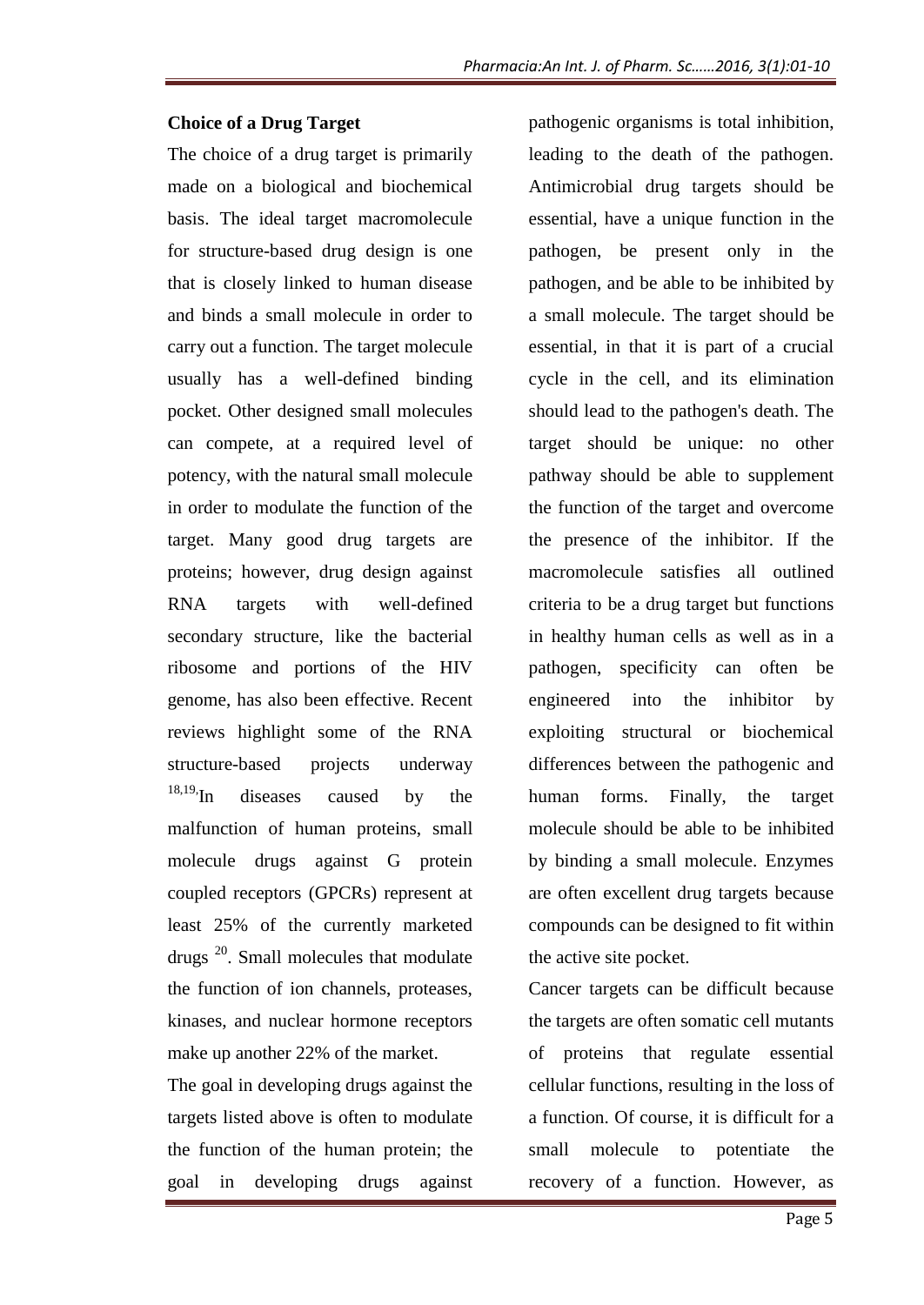pointed out in a perspective by W. Kaelin<sup>21</sup>a loss of function in one molecule is often correlated with a gain of function in another. The disruption of oncogenic complexes is another difficult problem for anticancer drug design. For example, a chromosomal translocation in core binding factor β causes the formation of a novel chimeric protein that sequesters necessary transcription factor subunits<sup>22</sup>. Despite the difficulty of designing a small molecule to disrupt an unwanted protein association, the specific interface between the fusion protein and the transcription factor does provide a target that can be exploited. Finally, malignancy often alters the target from its normal behavior, leading to interest in the design of specificity for the malignant state.

# **Evaluating a Structure for Structure-Based Drug Design**

Once a target has been identified, it is necessary to obtain accurate structural information. There are three primary methods for structure determination that are useful for drug design: X-ray crystallography, NMR, and homology modeling. The evaluation of structures from each method will be discussed.

## **Drug Design Methods**

Once the structure and target site are identified, there are several paths to developing a good lead based on the structure of the target. These paths can be broadly classified as computer aided versus experimental. Computer-aided methods will be the main focus of this review. An example of an experimental method, by way of contrast, is highthroughput screening with combinatorial chemistry, in which thousands of compounds are tested for biochemical effects.

The computer-aided methods can be further classified into at least three categories: inspection, virtual screening, and de novo generation. In the first category, inspection, known molecules that bind the site, such as substrates or cofactors in the case of enzymes, or peptides in the case of protein:protein or protein:nucleic acid interactions, are modified to become inhibitors based on maximizing complementary interactions in the target site  $1,3$ . In virtual screening, databases of available small molecules are docked into the region of interest *in silico* and scored based on predicted interactions with the site. Finally, for de novo generation small fragments of molecules, such as benzene rings, carbonyl groups, amino groups, etc., are positioned in the site, scored, and linked *in silico*. The final compounds, created *in silico* from the linked fragments, then must be synthesized in the laboratory. There is some overlap between the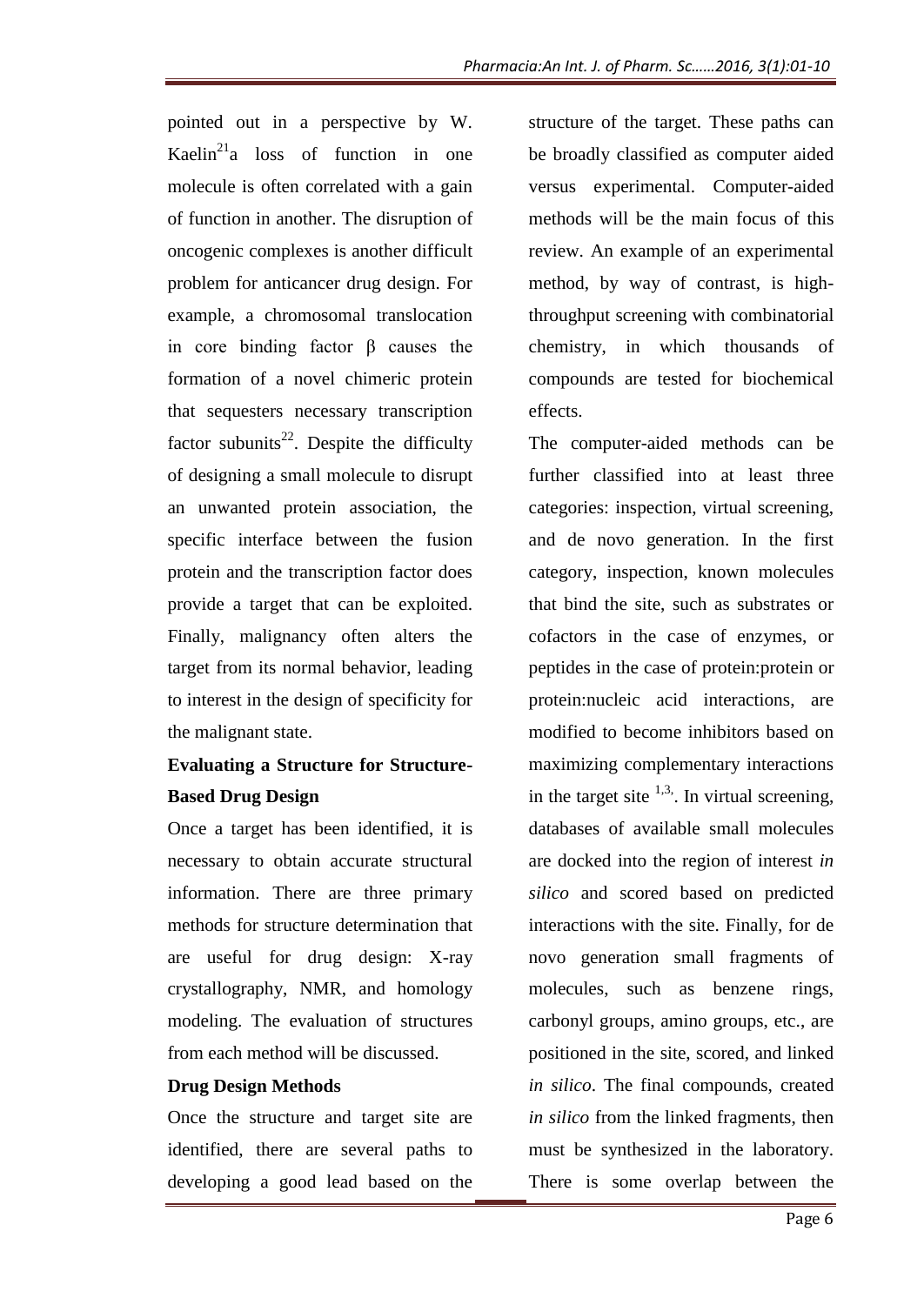virtual screening and de novo generation classifications. Some programs, for example, LUDI, which is usually used to dock fragments of compounds, are also capable of docking and scoring entire compounds. The programs are classified in [Table 1](http://www.cell.com/cell-chemical-biology/fulltext/S1074-5521(03)00194-7#title-footnote-TBL1) according to their primary use.

There are many excellent drug design software methods available capable of either virtual screening or de novo generation. This review will focus on a few of the major points necessary to decide on a particular route for lead generation. Extensive reviews of the software are available  $11,12,13,14$  and are highly recommended for further reading. Questions that are essential in deciding on a method for lead generation are as follows: (1) are molecules available which can be modified to be inhibitors, (2) is there a means for synthesizing novel molecules, and (3) what is the degree of accuracy required at a particular stage of the design process

versus the time needed for the calculation? Factors such as the inclusion of protein or ligand flexibility and the effects of solvent increase the time needed for the calculation but also increase the predictive value. Each of these questions will be discussed with reference to available drug design algorithms.

#### **Modifying an Initial Compound**

Substrates and cofactors for many proteins have been modified to become excellent inhibitors  $^{1,3}$ [\(Figure2](http://www.cell.com/cms/attachment/564488/4086247/gr2.gif) for an example). Initially, the crystal structure is solved in the presence of a substrate, cofactor, or drug lead. Then, modifications to direct the small molecule toward being a potent inhibitor are designed *in silico* based on the interactions of the molecule with the target site. The newly designed compounds are then scored for binding using evaluative scoring algorithms available in virtual screening methods.



**Figure 2**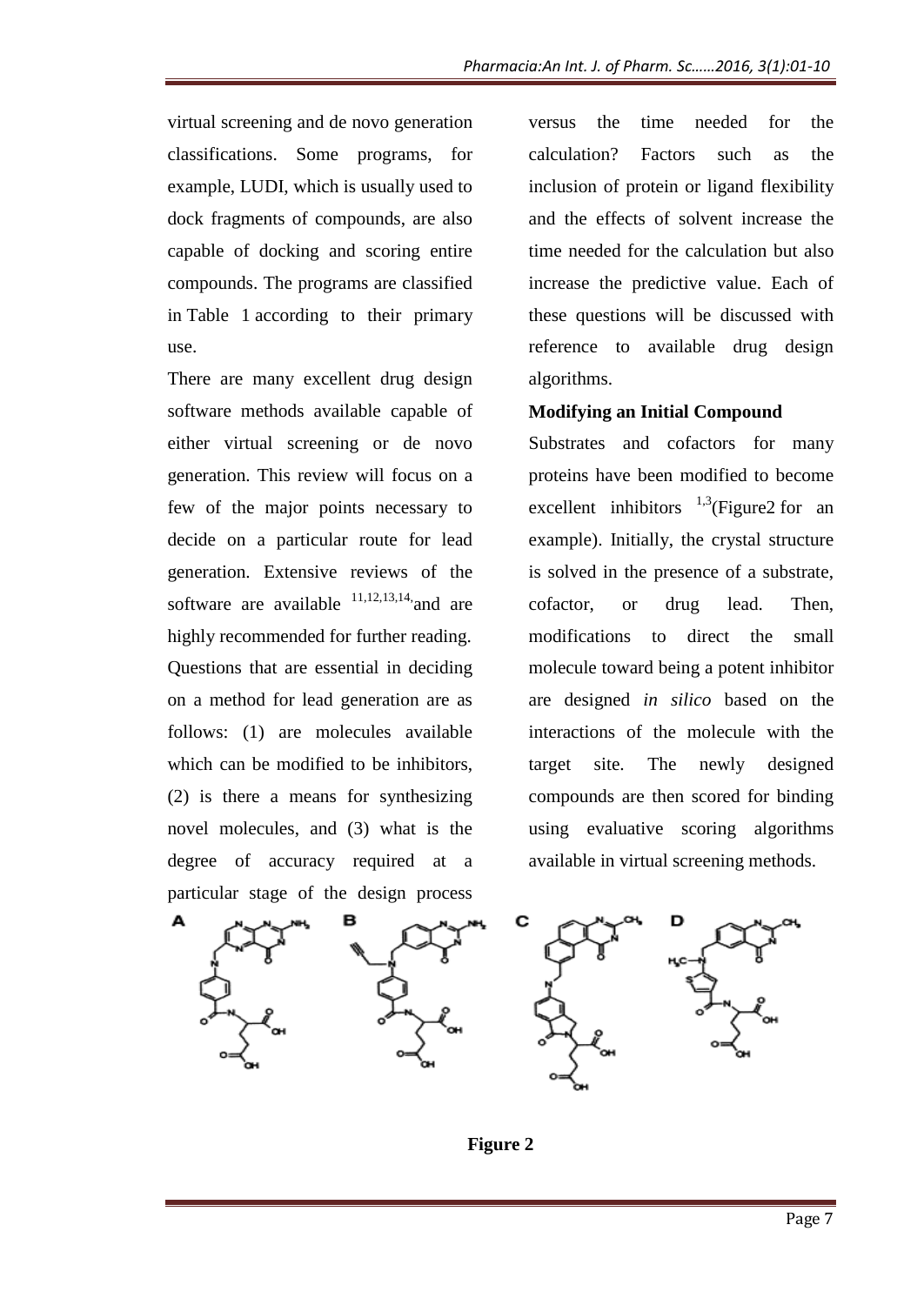Inhibitors for ThymidylateSynthase were Designed Based on Modifications of the Cofactor 5,10-Methylene Tetrahydrofolate

## **Drug Lead Evaluation**

Once a small molecule has been identified as potentially binding to the target molecule, it must be evaluated before proceeding to further stages. It is important to consider that the ranking assigned by the scoring function is not always indicative of a true binding constant, since the model of the target:ligand interaction is inherently an approximation. Both the solvent effect and the effects of target and ligand flexibility are usually imprecisely described. Usually, several molecules which scored well during the docking run are evaluated in further tests since even the top scoring molecule could fail in vitro assays. Leads are first evaluated visually with computer graphics and can often be optimized at this step for increased affinity. Leads are also evaluated for their likelihood to be orally bioavailable using the "Rule of 5".which states that good leads generally have less than five hydrogen bond donors and less than ten hydrogen bond

acceptors, a molecular weight less than 500, and a calculated log of the partition coefficient (clogP) less than 5. Rigidifying the lead can also impart a lower binding constant by decreasing the conformational entropy in the unbound state to approach the presumably very low conformational entropy in the bound state. Veber and colleagues state that the number of rotatable bonds should be less than ten in order to increase the potential for oral bioavailability. Other factors, such as chemical and metabolic stability and the ease of synthesis, can also factor into the decision to proceed with a particular candidate lead. Finally, leads are brought into the wet lab for biochemical evaluation.

Promising leads re-enter the structural determination process to find the exact binding mode and to evaluate any further optimization that becomes evident. A few examples of designed leads have shown significant differences between predicted and actual binding modes but in many cases the docked and experimental conformations are within 2 Å  $rmsd16$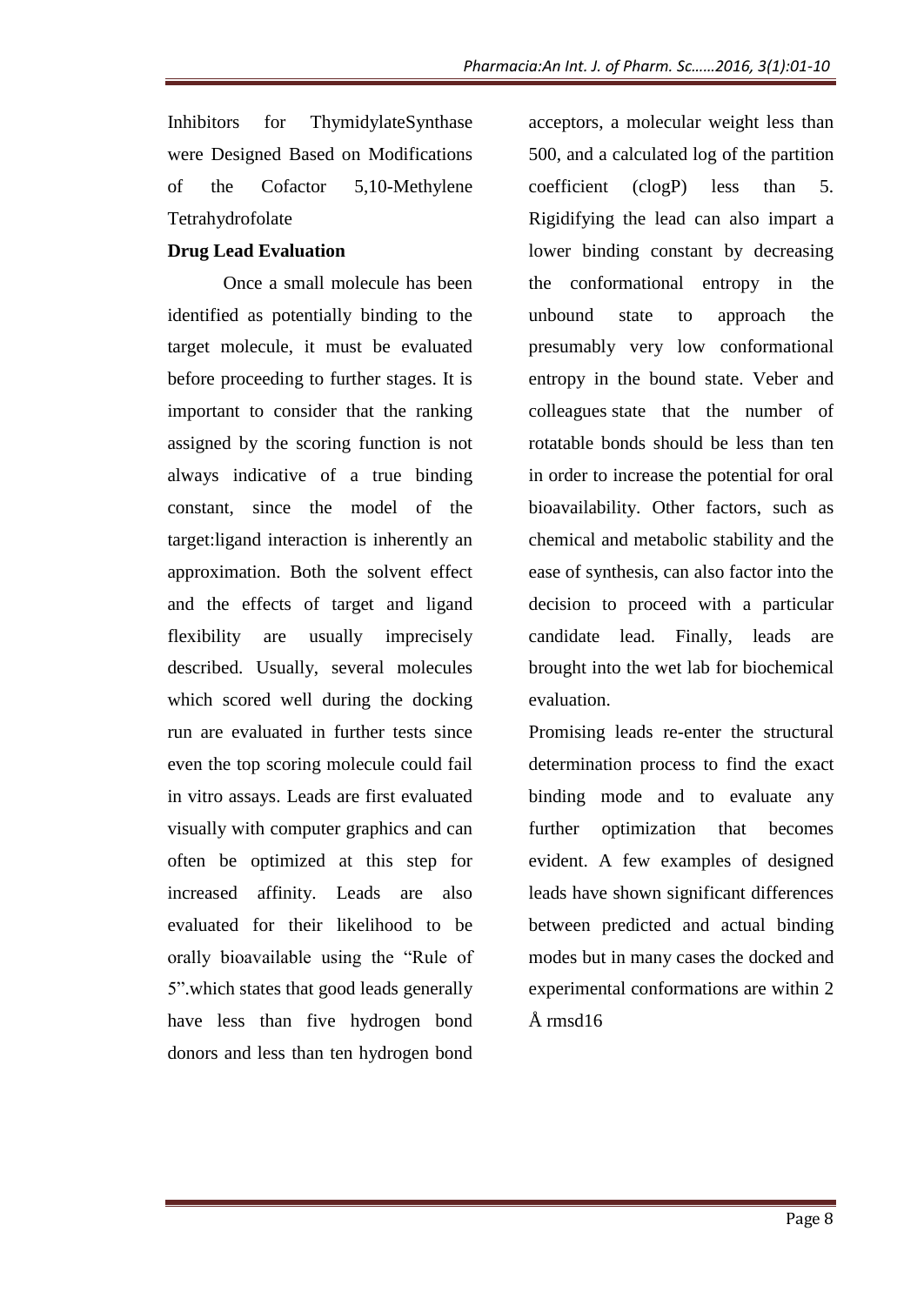#### **References**

- 1. Roberts, N., Martin, J., Kinchington, D., Broadhurst, A., Craig, J., Duncan, I., Galpin, S., Handa, B., Kay, J., Krohn, A. etal.Rational design of peptide-based HIV proteinase inhibitors. Science. 1990; 248: 358– 361
- 2. Eric kson, J., Neidhart, D., VanDrie, J., Kempf, D., Wang, X., Norbeck, D., Plattner, J., Rittenhouse, J., Turon, M., Wideburg, N. etal.Design, activity and 2.8 Å crystal structure of a C2 symmetric inhibitor complexed to HIV-1 protease. Science. 1990; 249: 527–533
- 3. Dorsey, B.D., Levin, R.B., McDaniel, S.L., Vacca, J.P., Guare, J.P., Darke, P.L., Zugay, J.A., Emini, E.A., Schleif, W.A., Quintero, J.C. et al.L-735,524(the design of a potent and orally available hiv protease inhibitor) .
- 4. Zheng, D., Huang, Y., Moseley, H., Xiao, R., Aramini, J., Swapna, G., and Montelione, G.Automated protein fold determination using a minimal NMR constraint strategy. Protein Sci. 2003; 12:1232–1246
- 5. Oezguen, N., Adamian, L., Xu, Y., Rajarathnam, K., and Braun, W.Automated assignment and 3D

structure calculations using combinations of 2D homonuclear and 3D heteronuclear NOESY spectra. J. Biomol. NMR. 2002;22: 249–263

- 6. Bailey-Kellogg, C., Widge, A., Kelley, J., Berardi, M., Bushweller, J., and Donald, B.The NOESY jigsaw(automated protein secondary structure and main-chain assignment from sparse, unassigned NMR data) . J. Comput. Biol. 2000; 7:537–558
- 7. Pervushin, K., Riek, R., Wider, G., and Wutrich, K.Attenuated T2 relaxation by mutual cancellation of dipole-dipole coupling and chemical shift anistropy indicates an avenue to NMR structures of very large biological macromolecules in solution. Proc. Natl. Acad. Sci. USA. 1997; 94: 12366–12371
- 8. Antel, J.Integration of combinatorial chemistry and structure-based drug design. Curr. Opin. Drug Discov. Dev. 1999; 2: 224–233
- 9. Verlinde, C. and Hol, W.Structurebased drug design(progress, results and challenges) Structure. 1994; 2: 577–587
- 10. Taylor, R., Jewsbury, P., and Essex, J.A review of protein-small molecule docking methods. J. Comput. Aided Mol. Des. 2002; 16: 151–166